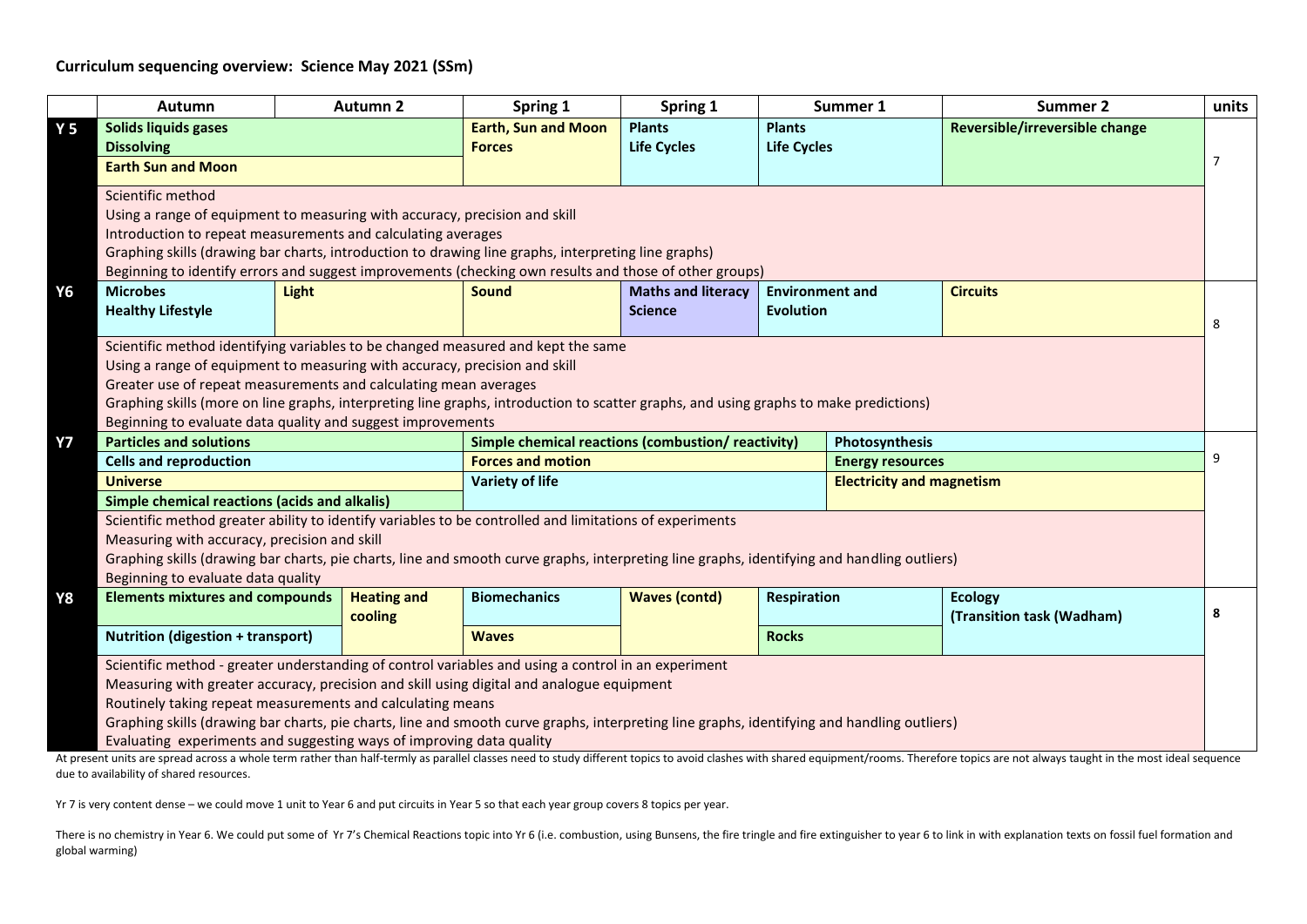| End points: Aims and knowledge in evidence key stage                                                                                                                                                                                                                                                                                                 |  |  |  |  |  |  |
|------------------------------------------------------------------------------------------------------------------------------------------------------------------------------------------------------------------------------------------------------------------------------------------------------------------------------------------------------|--|--|--|--|--|--|
| End of KS2 pupils can:                                                                                                                                                                                                                                                                                                                               |  |  |  |  |  |  |
| ➤<br>plan different types of scientific enquiry                                                                                                                                                                                                                                                                                                      |  |  |  |  |  |  |
| ➤<br>recognise and control variables (where necessary)                                                                                                                                                                                                                                                                                               |  |  |  |  |  |  |
| ➤<br>use a range of scientific equipment to measure with increasing accuracy and precision, and to take repeat reading when appropriate                                                                                                                                                                                                              |  |  |  |  |  |  |
|                                                                                                                                                                                                                                                                                                                                                      |  |  |  |  |  |  |
| ➤<br>record data and results using scientific diagrams and labels, classification keys, tables, scatter graphs, bar and line graphs<br>➤                                                                                                                                                                                                             |  |  |  |  |  |  |
| use test results to make predictions and set up further comparative and fair tests                                                                                                                                                                                                                                                                   |  |  |  |  |  |  |
| ➤<br>report and present findings, including causal relationships and explanations, using written and oral methods (e.g. lab reports, posters, models, presentations etc.)                                                                                                                                                                            |  |  |  |  |  |  |
| ➤<br>use evidence from a range of sources                                                                                                                                                                                                                                                                                                            |  |  |  |  |  |  |
| understand that scientific ideas develop over time as more evidence is obtained<br>➤                                                                                                                                                                                                                                                                 |  |  |  |  |  |  |
| ➤<br>use scientific knowledge, facts and theories to suggest their own hypotheses                                                                                                                                                                                                                                                                    |  |  |  |  |  |  |
| ➤<br>use topic keywords and generic scientific vocabulary confidently and accurately                                                                                                                                                                                                                                                                 |  |  |  |  |  |  |
| assess hazards and risks<br>➤                                                                                                                                                                                                                                                                                                                        |  |  |  |  |  |  |
| work collaboratively with others<br>➤                                                                                                                                                                                                                                                                                                                |  |  |  |  |  |  |
| develop gross and fine motor skills<br>⋗                                                                                                                                                                                                                                                                                                             |  |  |  |  |  |  |
| ⋗                                                                                                                                                                                                                                                                                                                                                    |  |  |  |  |  |  |
| begin to convey opinions and ideas articulately and respectfully                                                                                                                                                                                                                                                                                     |  |  |  |  |  |  |
| End of KS3 pupils can:                                                                                                                                                                                                                                                                                                                               |  |  |  |  |  |  |
| ask questions and develop a line of enguiry based on observations of the real world, alongside prior knowledge and experience<br>➤                                                                                                                                                                                                                   |  |  |  |  |  |  |
| make predictions using scientific knowledge and understanding<br>⋗                                                                                                                                                                                                                                                                                   |  |  |  |  |  |  |
| select, plan and carry out the most appropriate types of scientific enquiries to test predictions, including identifying variables, choosing appropriate techniques, apparatus, and materials during fieldwork and laboratory<br>➤                                                                                                                   |  |  |  |  |  |  |
| make and record observations and measurements using a range of methods for different investigations; and evaluate the reliability of methods and suggest possible improvements<br>➤                                                                                                                                                                  |  |  |  |  |  |  |
| $\blacktriangleright$<br>be aware of objectivity and the need for accuracy, precision, repeatability and reproducibility                                                                                                                                                                                                                             |  |  |  |  |  |  |
| present observations and data using appropriate methods, including tables and graphs<br>⋗                                                                                                                                                                                                                                                            |  |  |  |  |  |  |
| $\blacktriangleright$<br>take responsibility for own and others' health and safety, evaluate and mitigate risks                                                                                                                                                                                                                                      |  |  |  |  |  |  |
| interpret observations and data, including identifying patterns and using observations, measurements and data to draw conclusions<br>➤                                                                                                                                                                                                               |  |  |  |  |  |  |
| present reasoned explanations, including explaining data in relation to predictions and hypotheses<br>➤                                                                                                                                                                                                                                              |  |  |  |  |  |  |
| evaluate data, showing awareness of potential sources of random and systematic error<br>➤<br>identify further questions arising from their results<br>➤                                                                                                                                                                                              |  |  |  |  |  |  |
| apply mathematical concepts and calculate results<br>➤                                                                                                                                                                                                                                                                                               |  |  |  |  |  |  |
| ➤                                                                                                                                                                                                                                                                                                                                                    |  |  |  |  |  |  |
| understand and use SI units and IUPAC (International Union of Pure and Applied Chemistry) chemical nomenclature                                                                                                                                                                                                                                      |  |  |  |  |  |  |
| ➤<br>use and derive simple equations and carry out appropriate calculations undertake basic data analysis including simple statistical techniques                                                                                                                                                                                                    |  |  |  |  |  |  |
| understand that scientific methods and theories develop as new evidence arises and identify scientific evidence that has been used to support or refute ideas/arguments                                                                                                                                                                              |  |  |  |  |  |  |
| <b>Curriculum intent statement</b>                                                                                                                                                                                                                                                                                                                   |  |  |  |  |  |  |
| Our curriculum is designed to make best use of the resources we have available, both within and outside school, (including the fieldwork season, trips and possible outreach), and to revisit topics every two years (approx.)                                                                                                                       |  |  |  |  |  |  |
| learning and add breadth and depth. We follow the KS2 Science National Curriculum (May 2015) and the AQA KS3 Science Syllabus (June 2016).                                                                                                                                                                                                           |  |  |  |  |  |  |
| Our pupils will:                                                                                                                                                                                                                                                                                                                                     |  |  |  |  |  |  |
| $\triangleright$ develop enquiring minds through observation, questioning, modelling, and analysis<br>> draw conclusions based on evidence                                                                                                                                                                                                           |  |  |  |  |  |  |
| > form tangible links between science topics, years, key stages and other subjects                                                                                                                                                                                                                                                                   |  |  |  |  |  |  |
| $\triangleright$ develop a strong foundation for further study                                                                                                                                                                                                                                                                                       |  |  |  |  |  |  |
| > apply their knowledge to everyday life and make informed decisions about themselves, others living things and the environment their impact on the world around them                                                                                                                                                                                |  |  |  |  |  |  |
| ► understand their roles in society and the effect their decisions have on the world their impact on the world around them                                                                                                                                                                                                                           |  |  |  |  |  |  |
| > take responsibility for health and safety by assessing hazards and risk and applying their learning to make informed choices at school, home, play and work                                                                                                                                                                                        |  |  |  |  |  |  |
| > develop an ethical understanding of the living world(respect for the environment and living things) develop respect for living things (including self and others) and to use resources wisely<br>$\triangleright$ understand the significant role science plays in our everyday lives and the impact humans have upon their environment and others |  |  |  |  |  |  |
| $\triangleright$ know about global career opportunities in STEM subjects as well as local employers                                                                                                                                                                                                                                                  |  |  |  |  |  |  |
| > have enrichment opportunities to deepen their interest and develop passion and skills through field work, exciting trips through programme of trips, clubs, STEM competitions, challenges and outreach.                                                                                                                                            |  |  |  |  |  |  |

> Our intent is to harness the natural curiosity of younger pupils and develop their science skills and critical thinking into enquiring and discerning